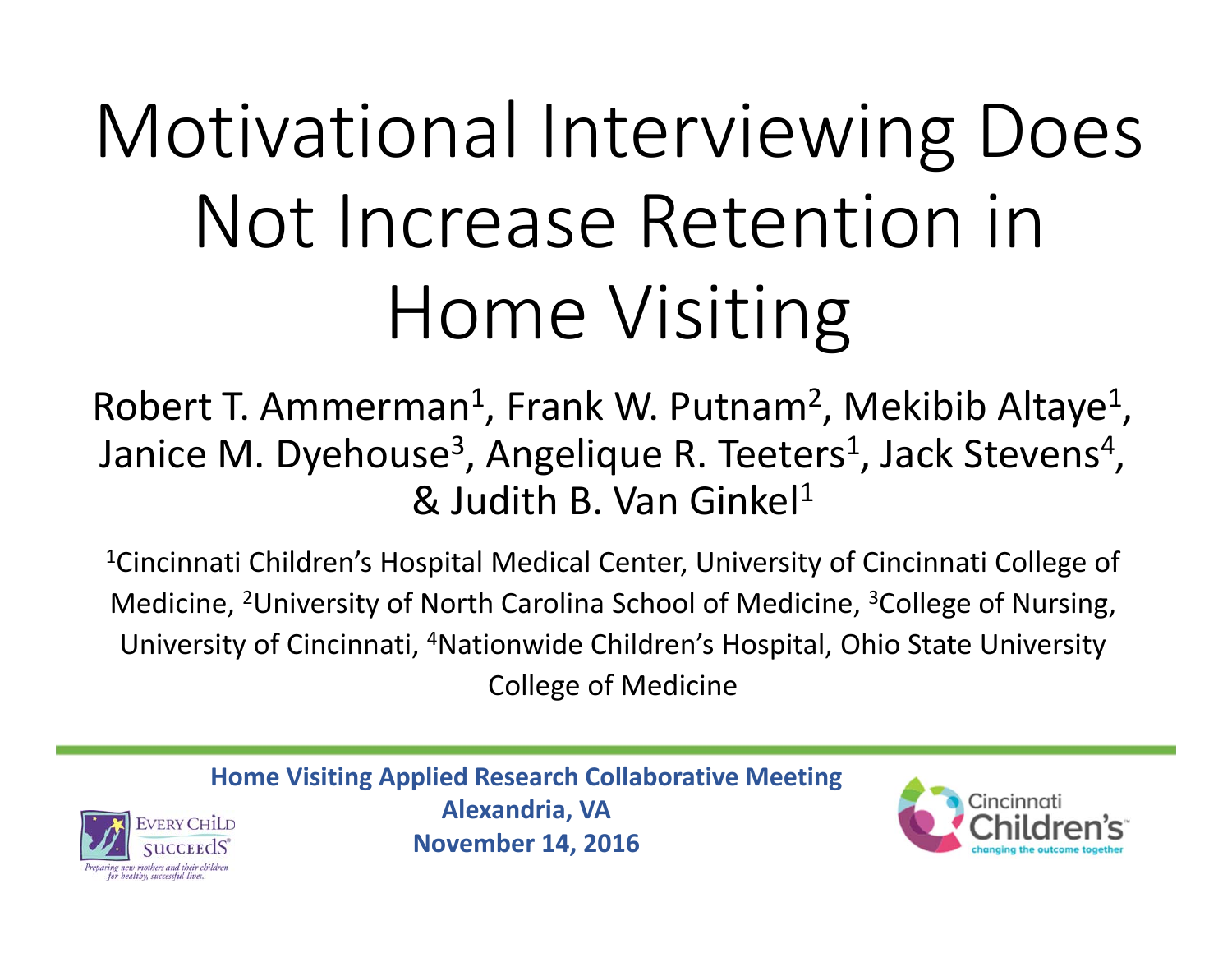#### The problem: program retention

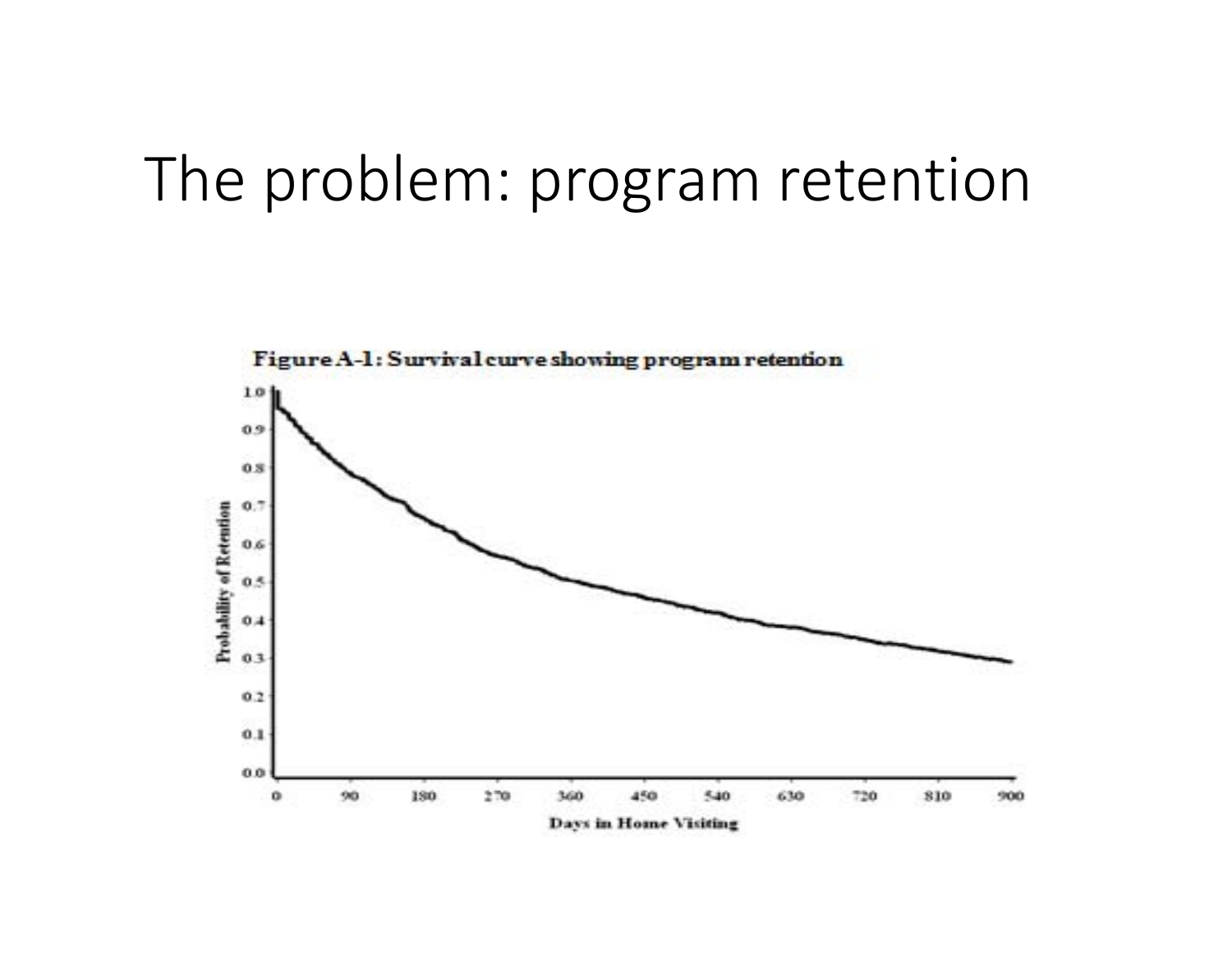#### What is motivational interviewing?

"Motivational Interviewing is a client-centered, directive therapeutic style to enhance readiness for change by helping clients explore and resolve ambivalence."

Hettema, Steele, & Miller, 2005







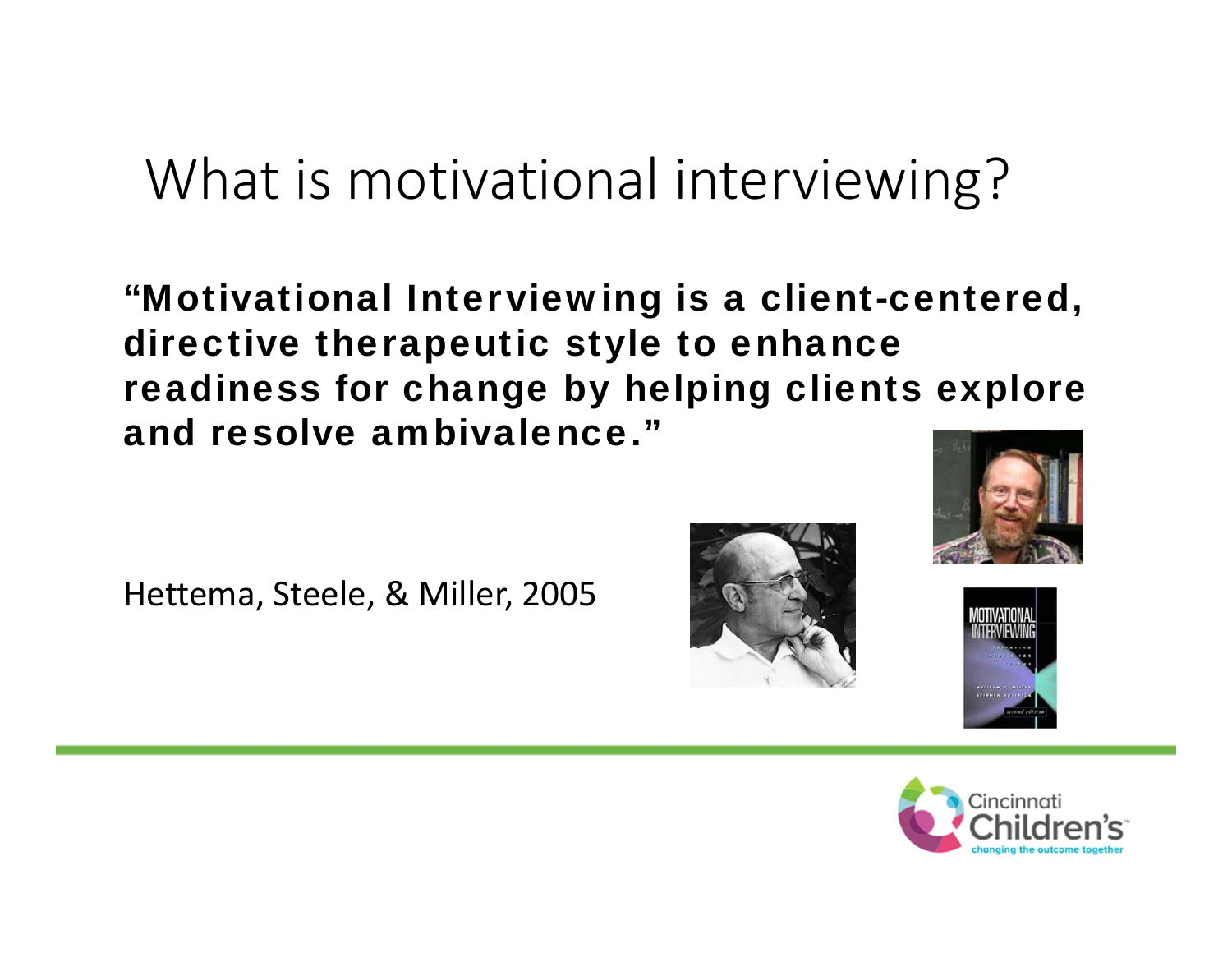## Four Principles of MI

- Express empathy
- Develop discrepancy
- Roll with resistance
- Support self‐efficacy



GOALS: bring out ambivalence, maximize discrepancy, elicit "change talk," facilitate commitment

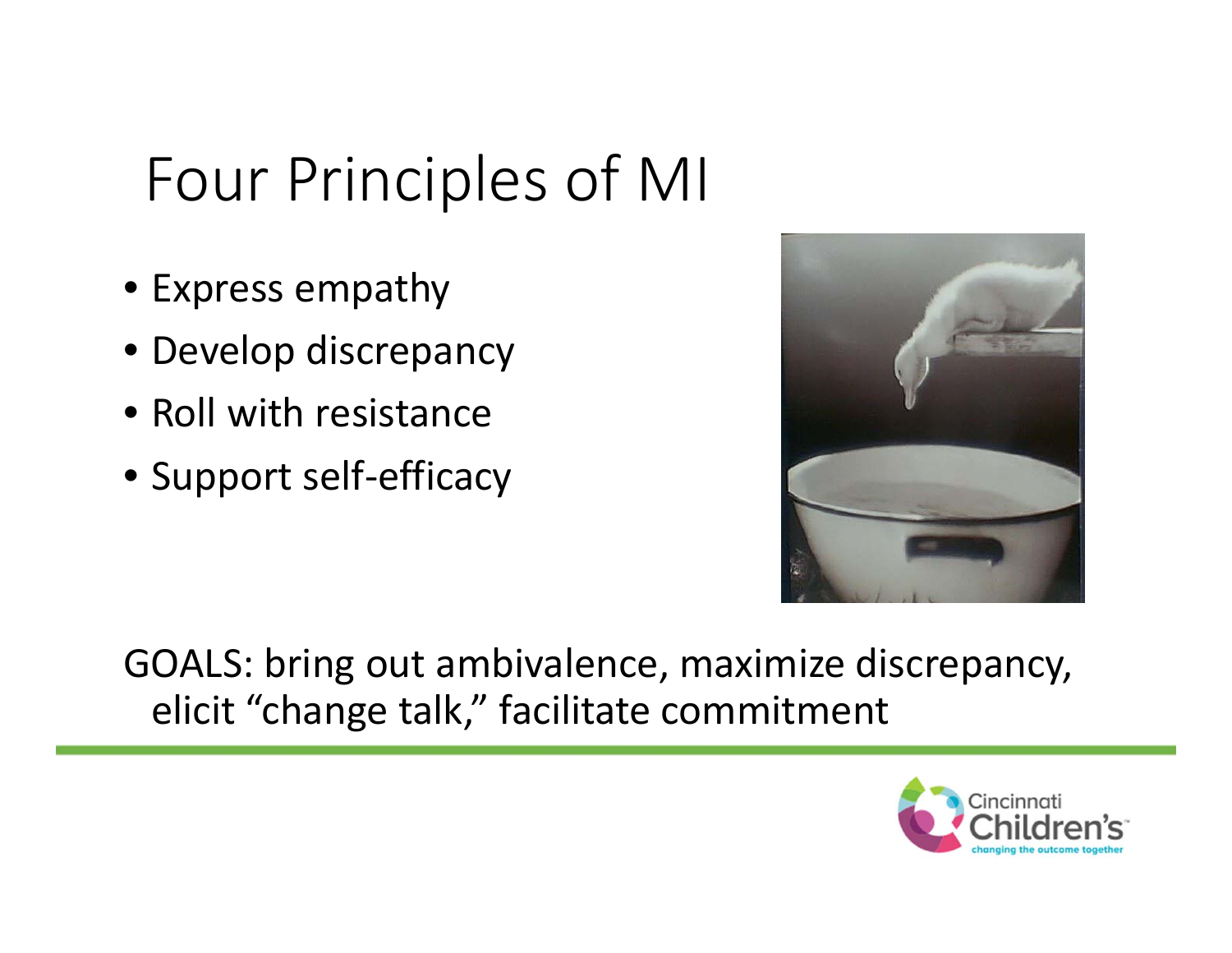## Why MI and retention in home visiting?

- Foundational assumption: The vast majority of mothers joining <sup>a</sup> voluntary home visiting program want support, assistance, and information. They join with the intent of participating fully.
- It addresses an area that can be potentially influenced by home visiting.
- Focus groups revealed that mothers are primarily focused on proximal needs.
- Numerous factors impede mothers' ability to plan for the future: age, unstable living environments, mental health problems.

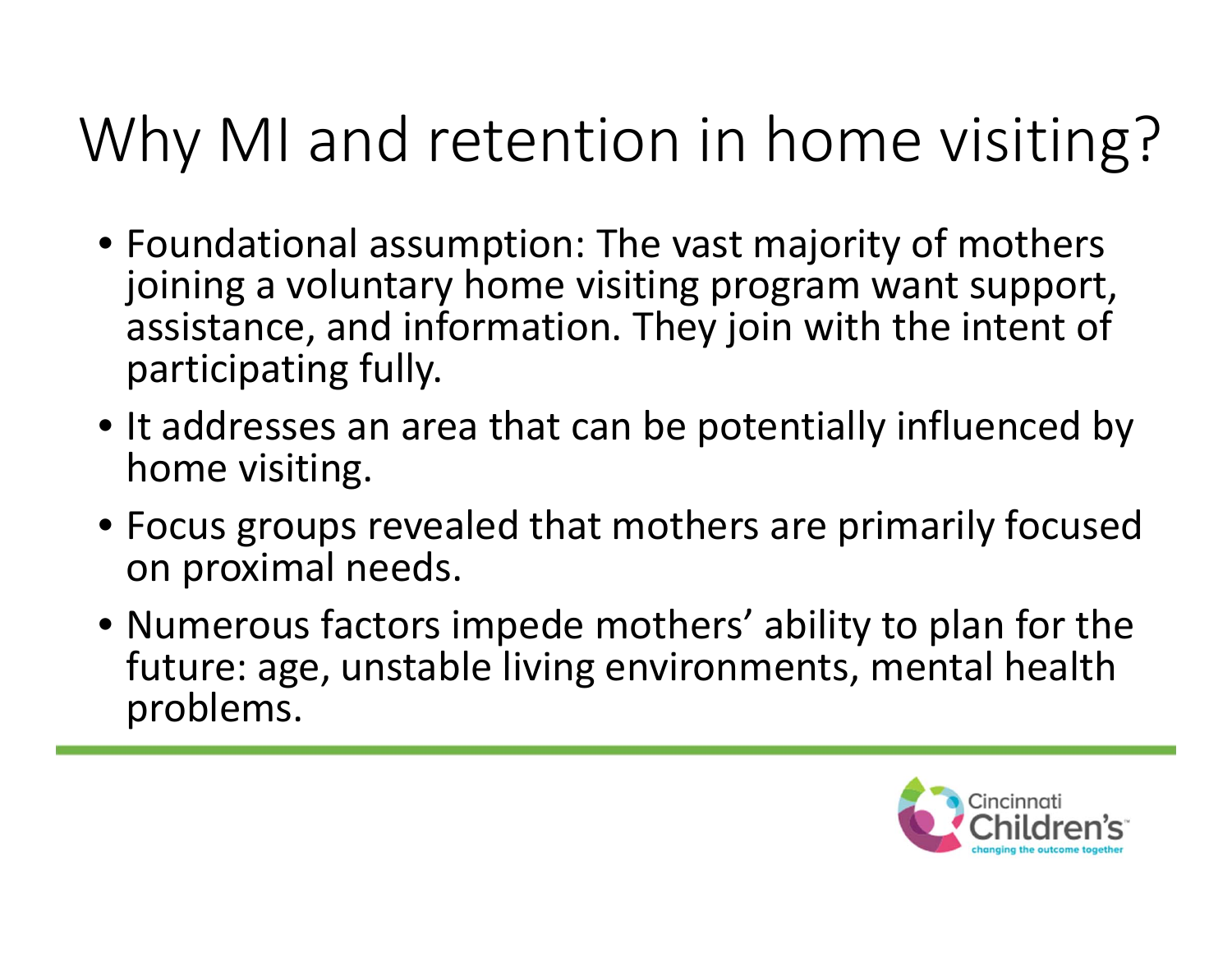#### The First Years Project in Every Child Succeeds: Testing MI in Home Visiting





Preparing new mothers and their children for healthy, successful lives.

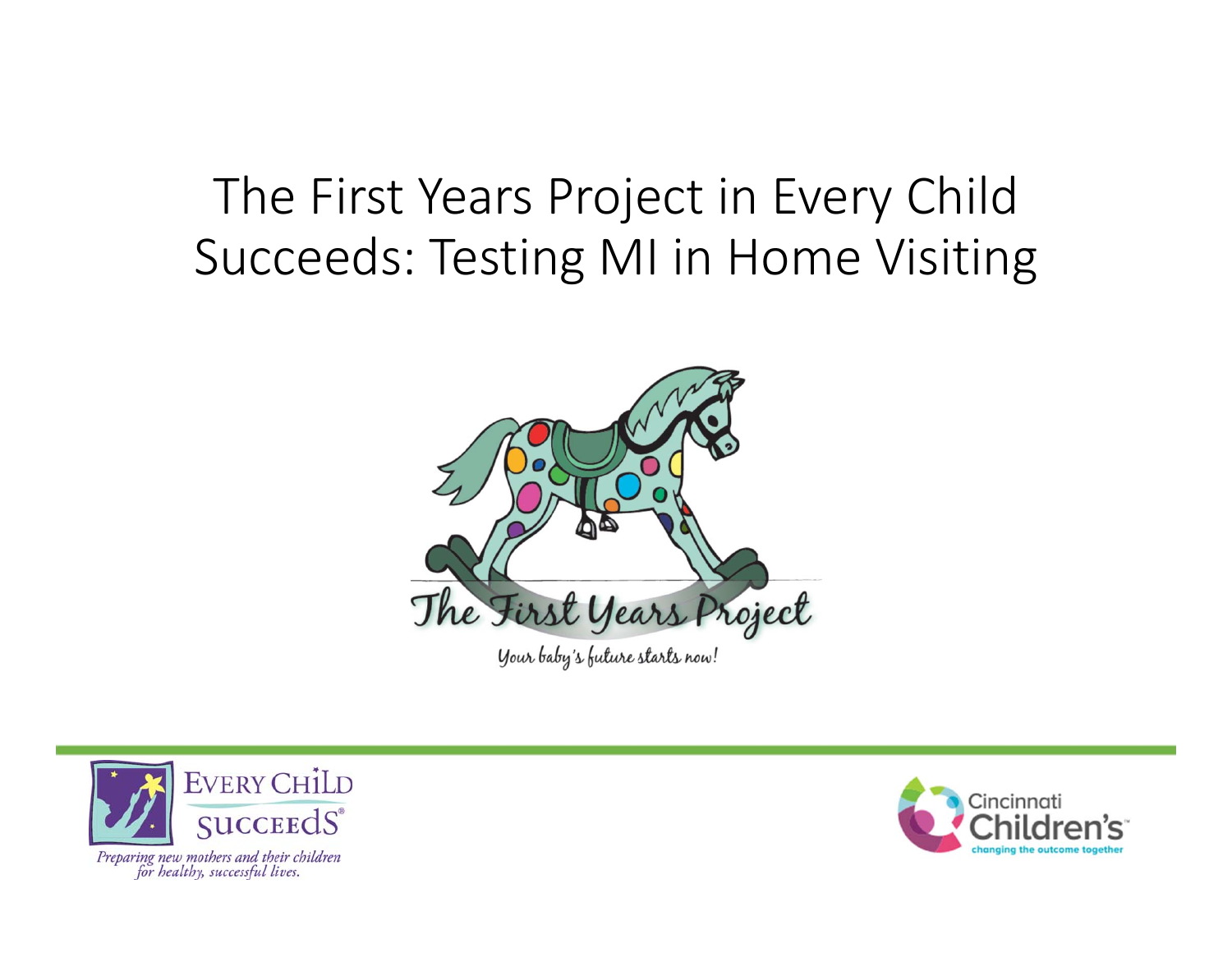## ME: Core Features

- ME uses MI techniques
- ME is directive, focused on maximizing adherence and retention
- ME explicitly brings up the issue of program retention
- Motivational Visits are during the first four home visits, and at 4, 8, 12, and 16 months
- Home visitors are encouraged to use ME skills at other times for other issues
- TRAINING IS INTENSIVE: 9 hours of group training followed by individualized training to criterion, regular review of audiotapes, annual group and individual booster trainings.
- Fidelity facilitators

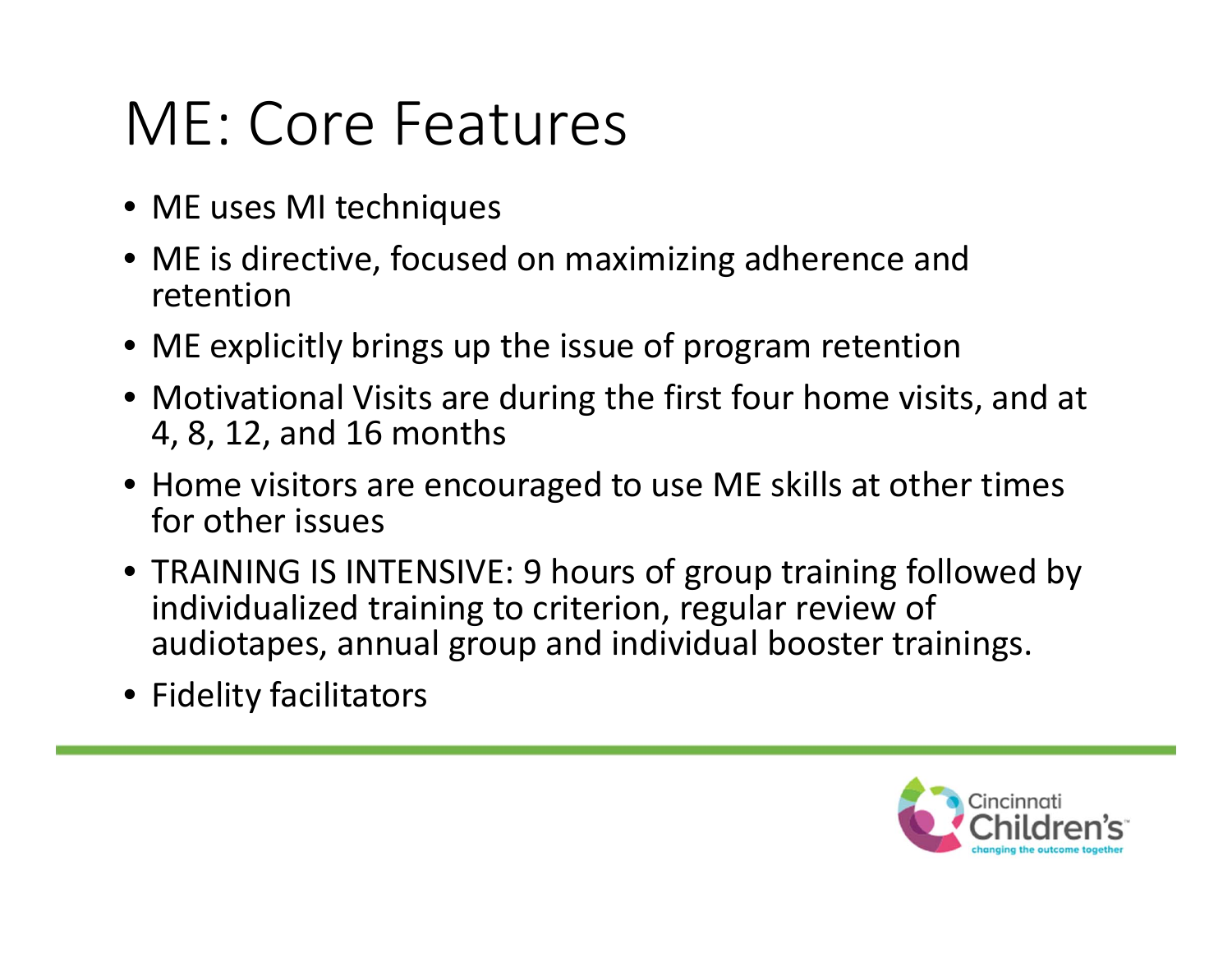

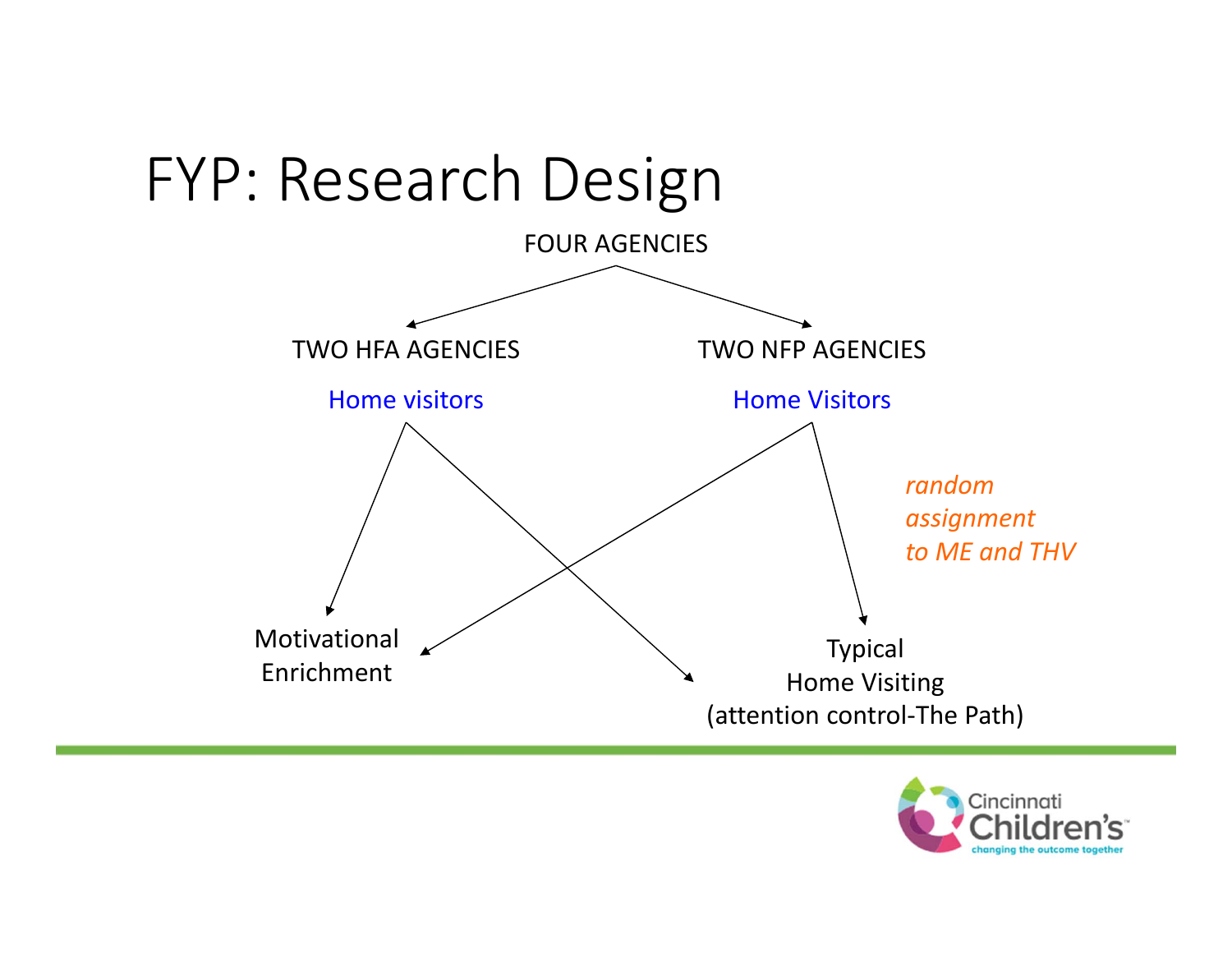#### Assignment, Enrollment, & Assessment

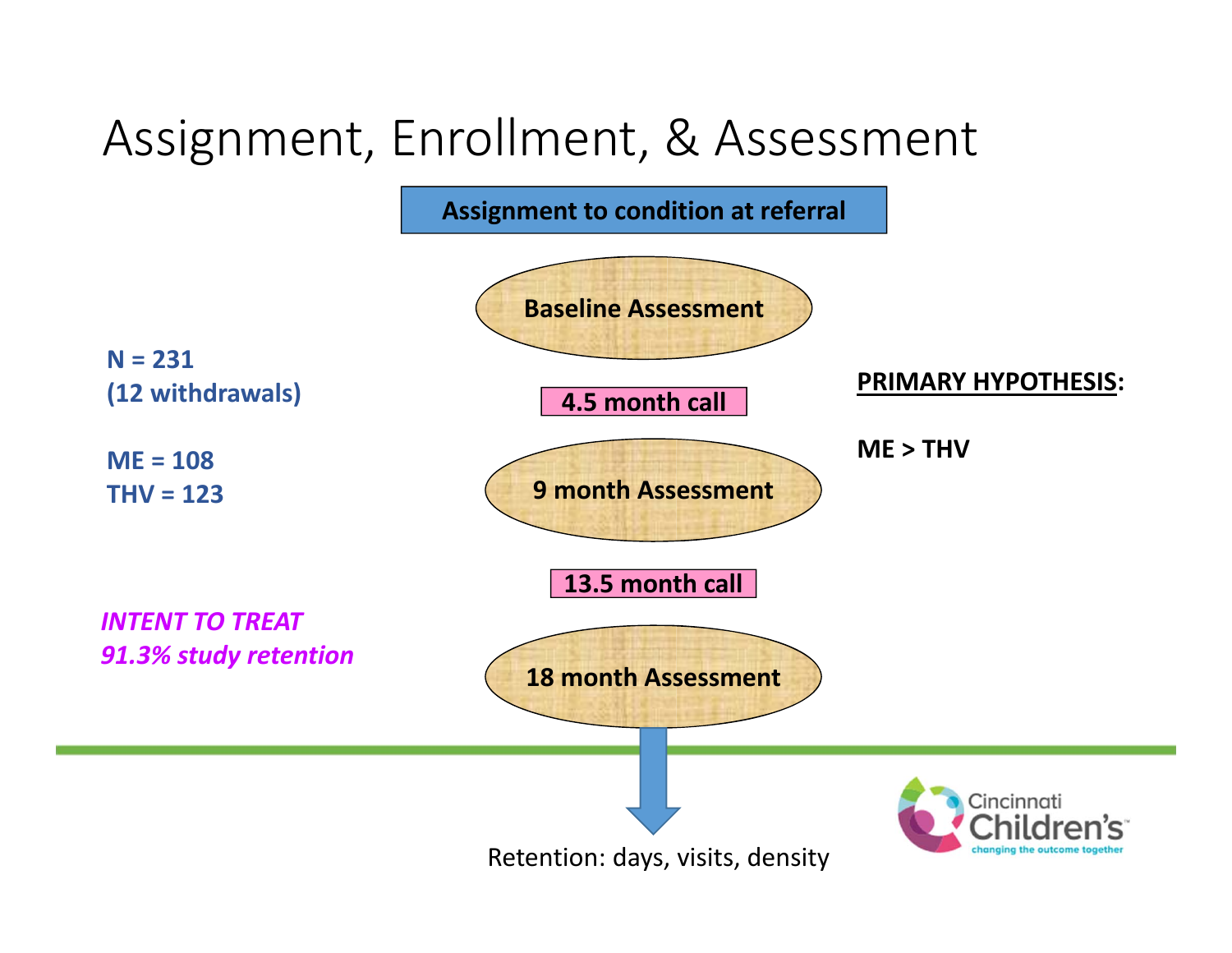### Percentage retained in FYP sample (n=232)



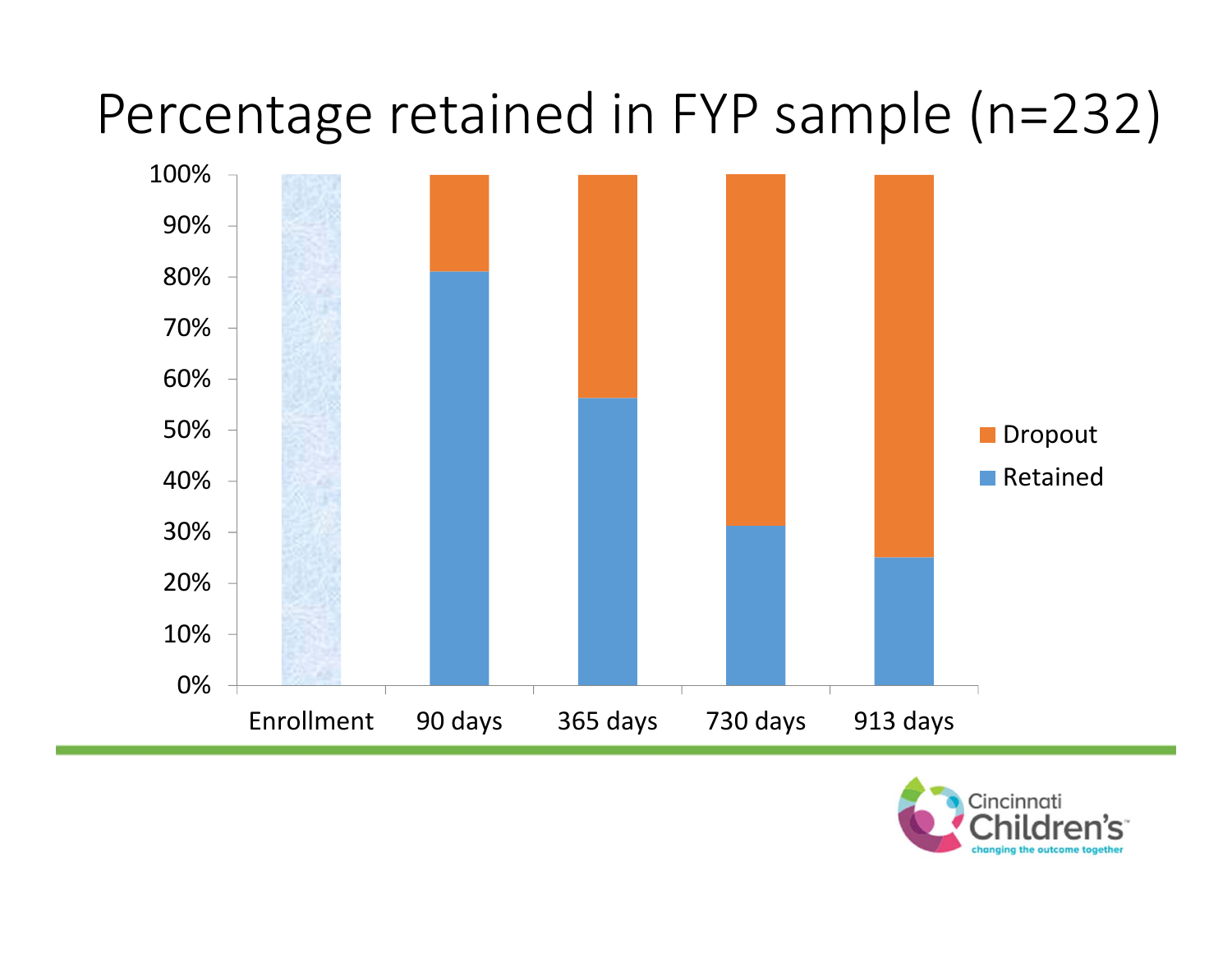## Average days in home visiting: group effects





t <sup>=</sup> 0.65, p <sup>&</sup>gt; .05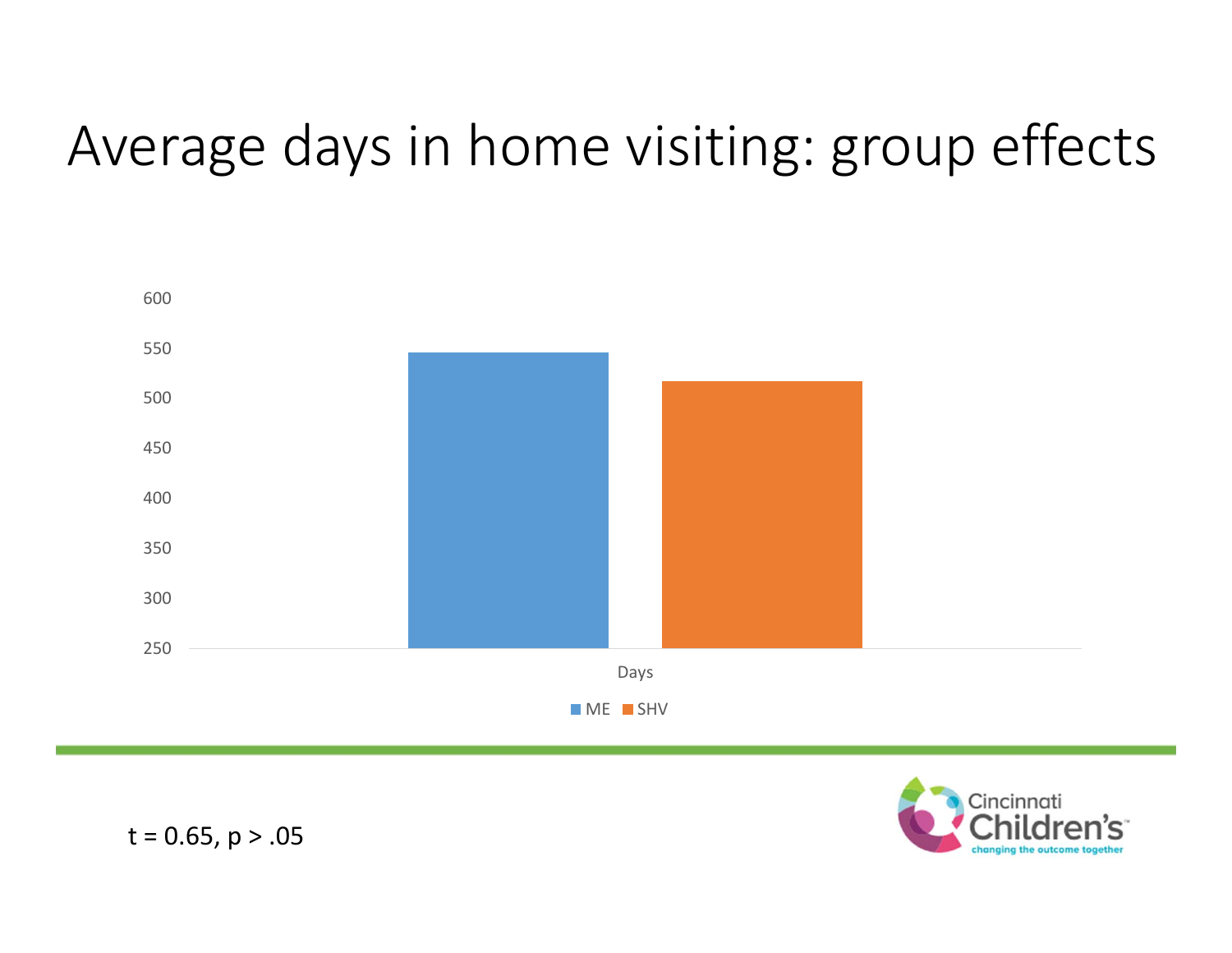### Average number of home visits: group effects





t <sup>=</sup> 0.37, p <sup>&</sup>gt; .05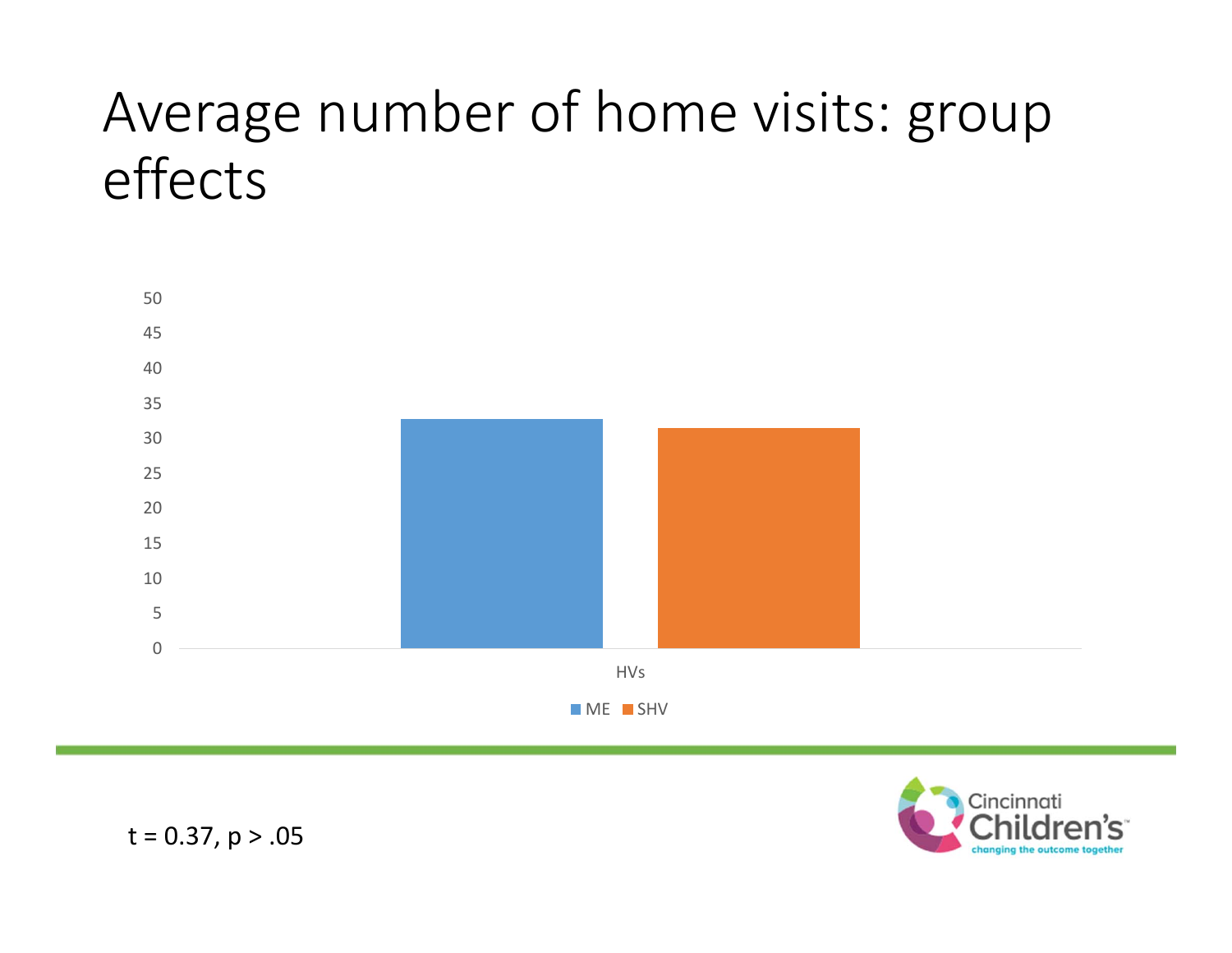### Average number of home visits: group effects





F <sup>=</sup> 3.23, p <sup>&</sup>gt; .05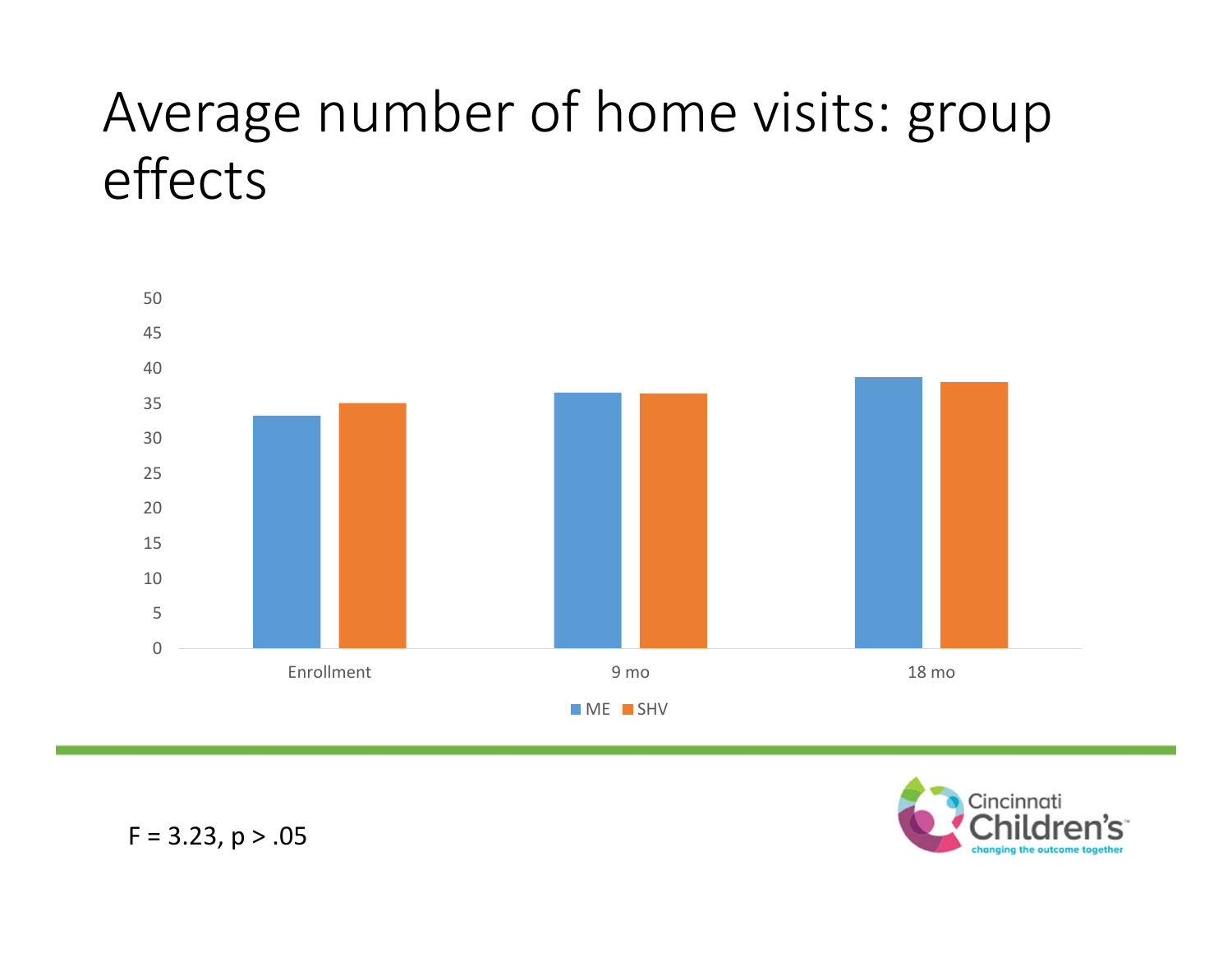#### HOME Inventory Total: group effects





F <sup>=</sup> 3.23, p <sup>&</sup>gt; .05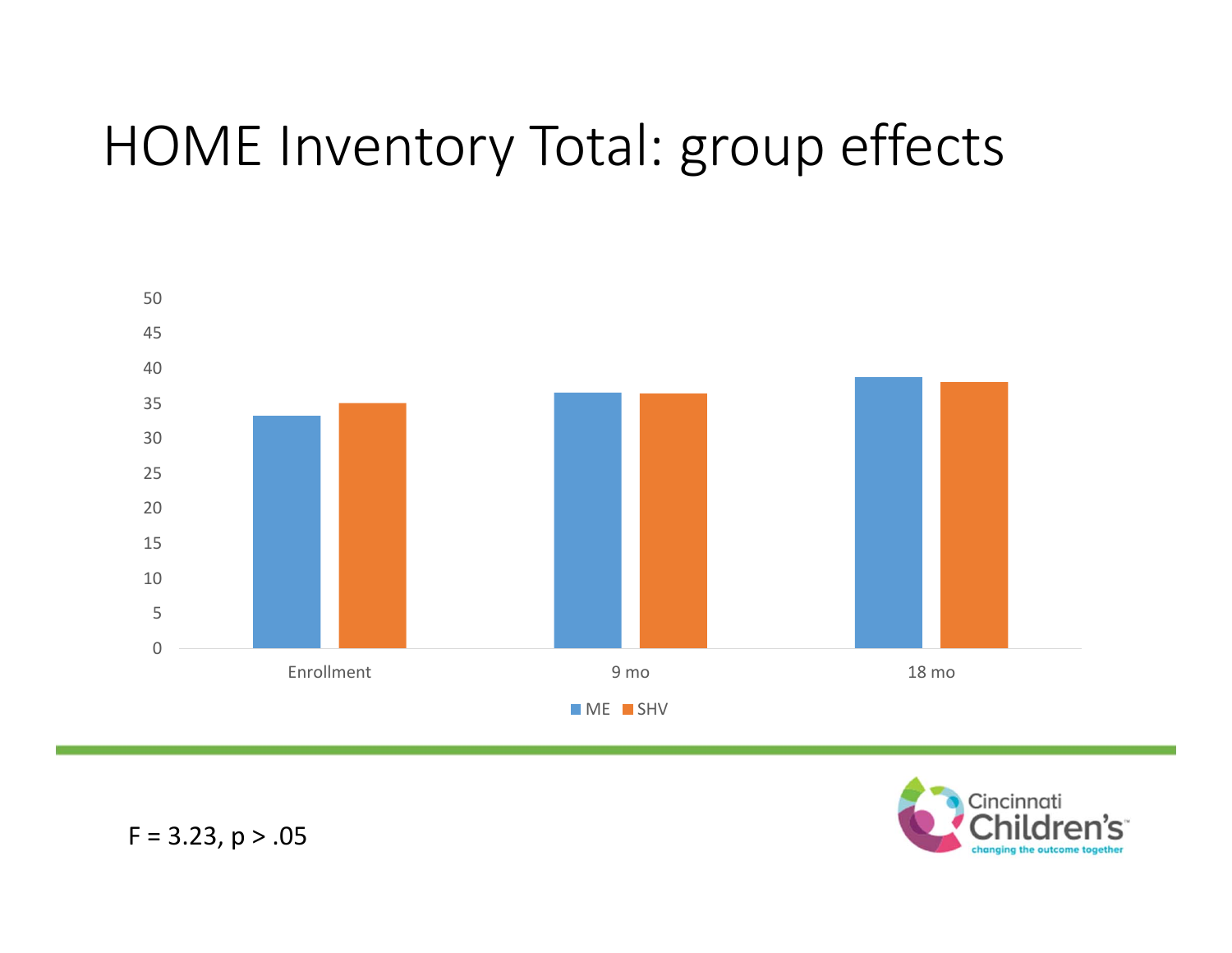### PSI‐SF Total Stress: group effects





F <sup>=</sup> 0.58, p <sup>&</sup>gt; .05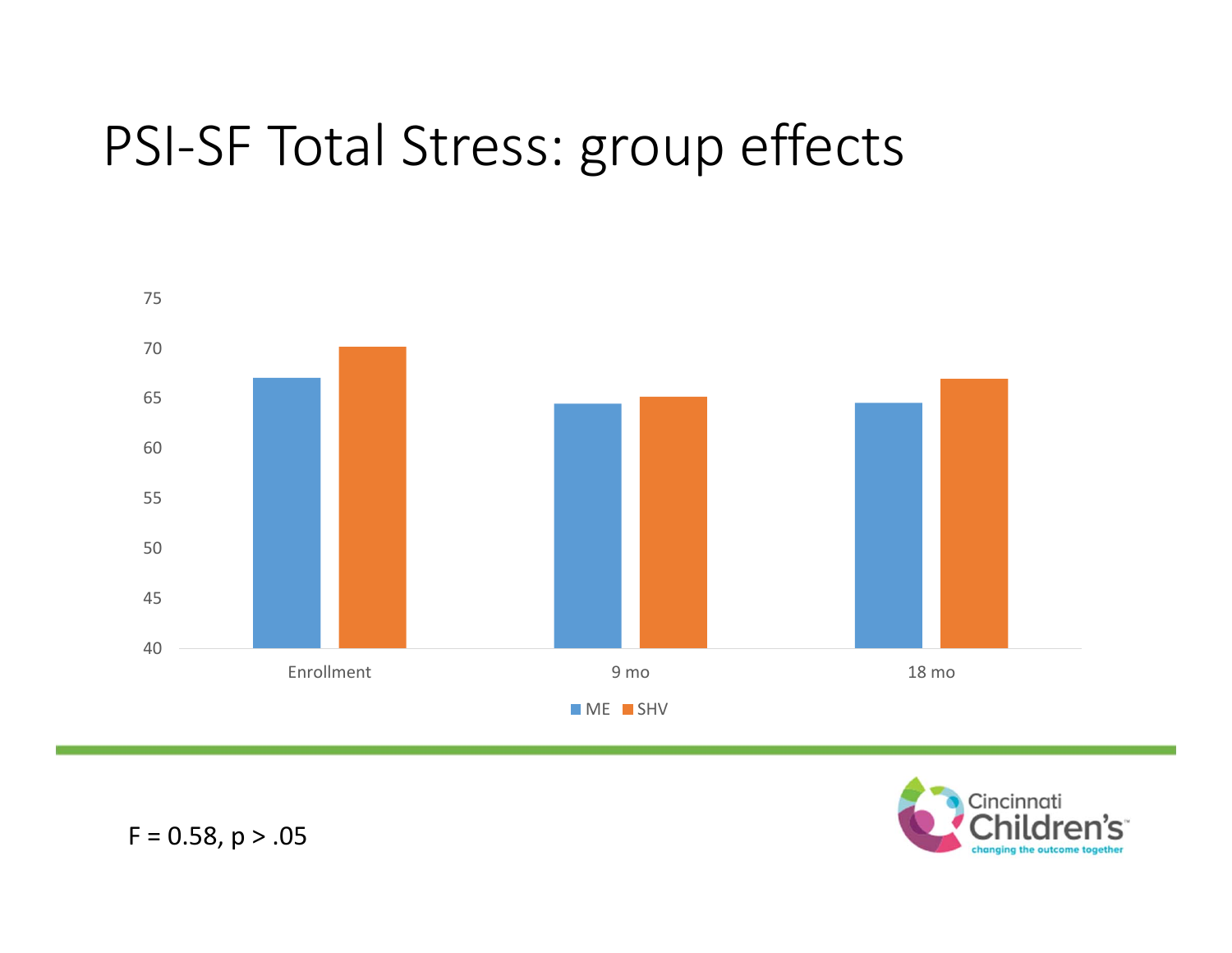## What to do with negative findings?

#### **ROYAL SOCIETY OPEN SCIENCE**

#### rsos.royalsocietypublishing.org





Cite this article: Smaldino PE, McElreath R. 2016 The natural selection of bad science. R. Soc. open sci. 3: 160384. http://dx.doi.org/10.1098/rsos.160384

#### The natural selection of bad science

#### Paul E. Smaldino<sup>1</sup> and Richard McElreath<sup>2</sup>

<sup>1</sup>Cognitive and Information Sciences, University of California, Merced, CA 95343, USA <sup>2</sup>Department of Human Behavior, Ecology, and Culture, Max Planck Institute for Evolutionary Anthropology, Leipzig, Germany

PES, 0000-0002-7133-5620; RME, 0000-0002-0387-5377



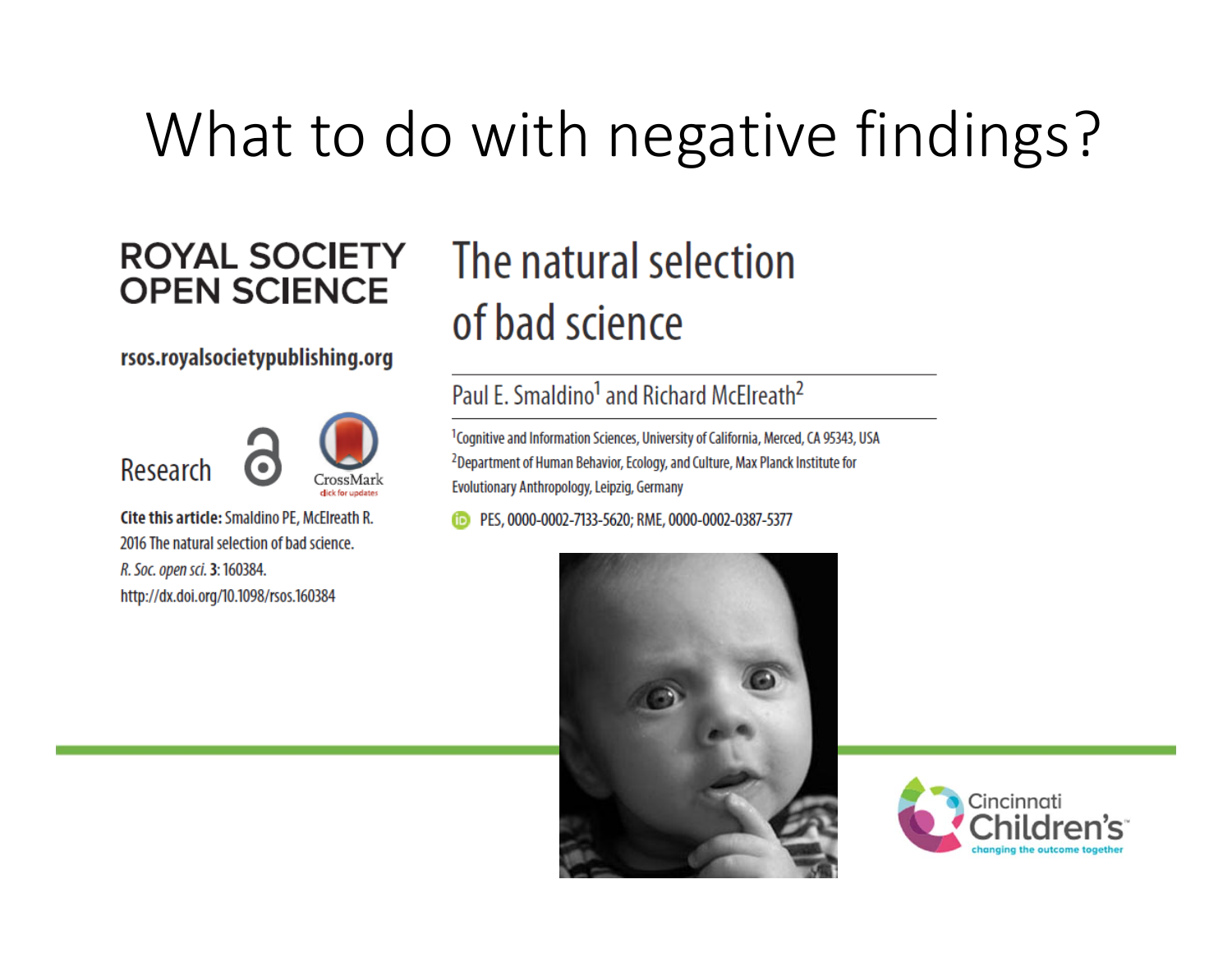## Possible explanations for findings

- We did it incorrectly.
- Study was underpowered.
- MI does not effectively reduce retention.
- ME as an MI approach is insufficient or inadequate; closer supervision may be needed.
- Reasons for retention are varied, and motivation to remain in <sup>a</sup> program is one of several.

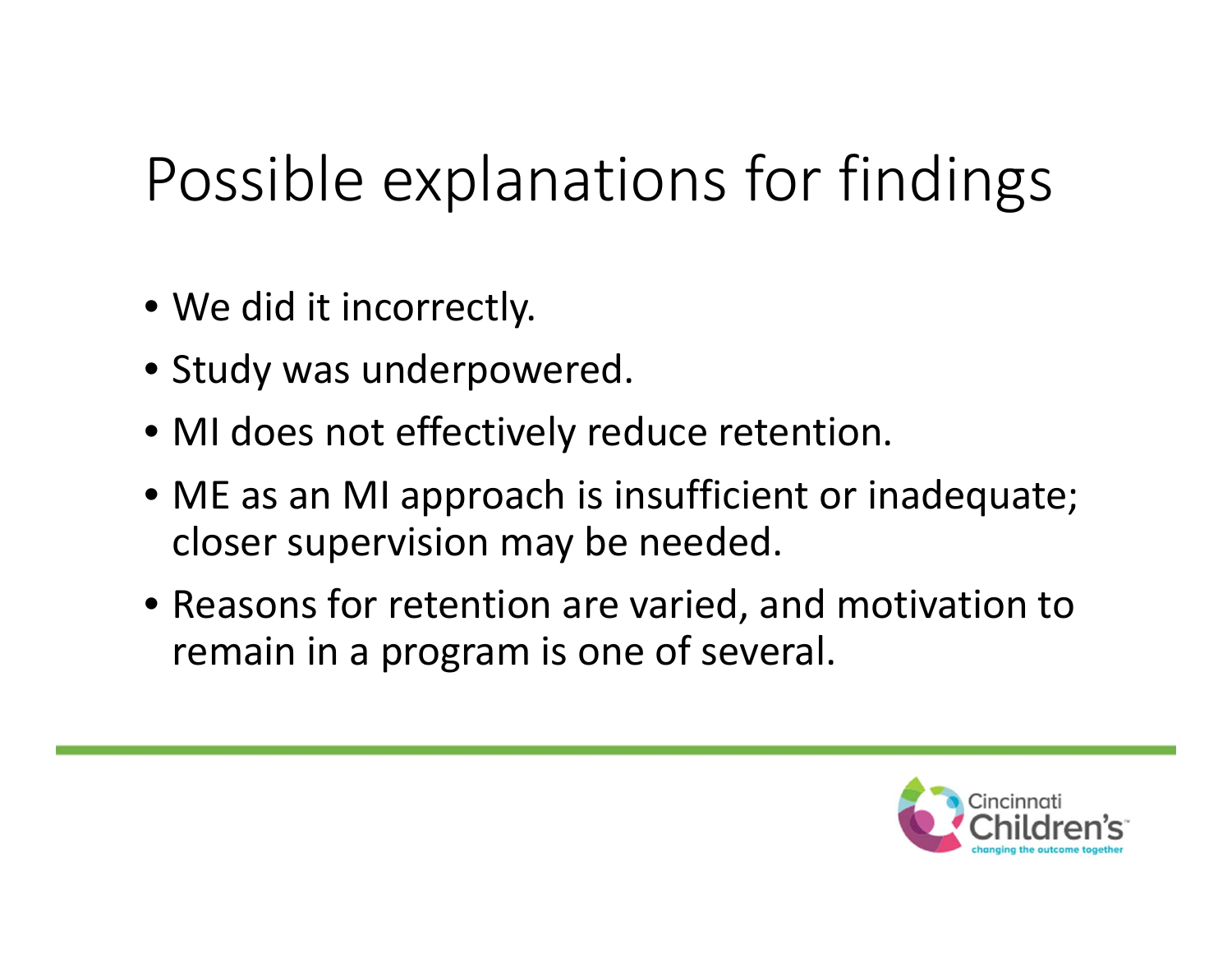### Learning and Implementing ME: Challenges and Facilitators



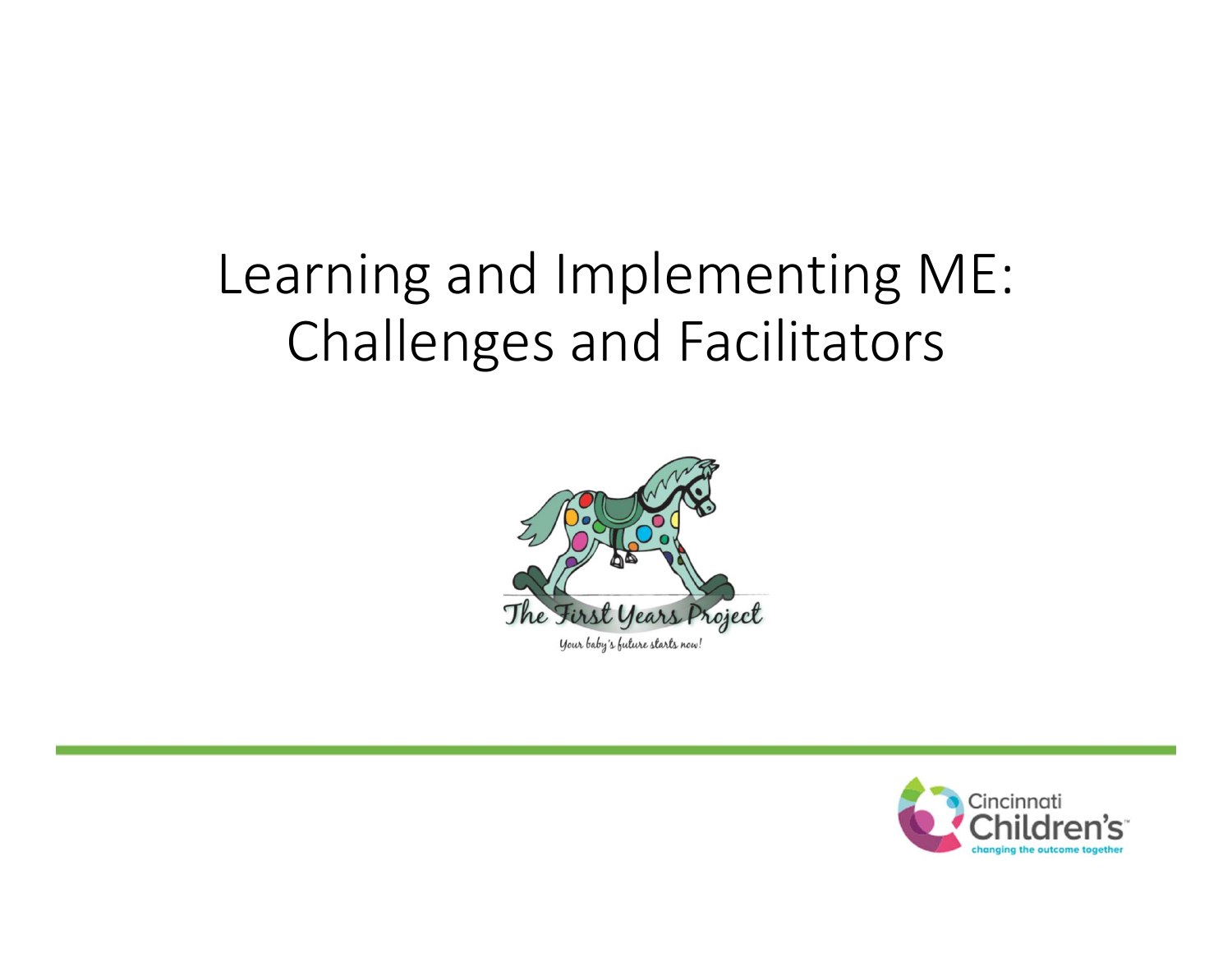## Other Benefits of MI

- Empathy skills are strengthened
- Elicits more discussion with mothers
- Resistance is brought out and can directly addressed
- Relationship is strengthened
- Added structure provided by ME allows for explicit discussion of issues related to retention

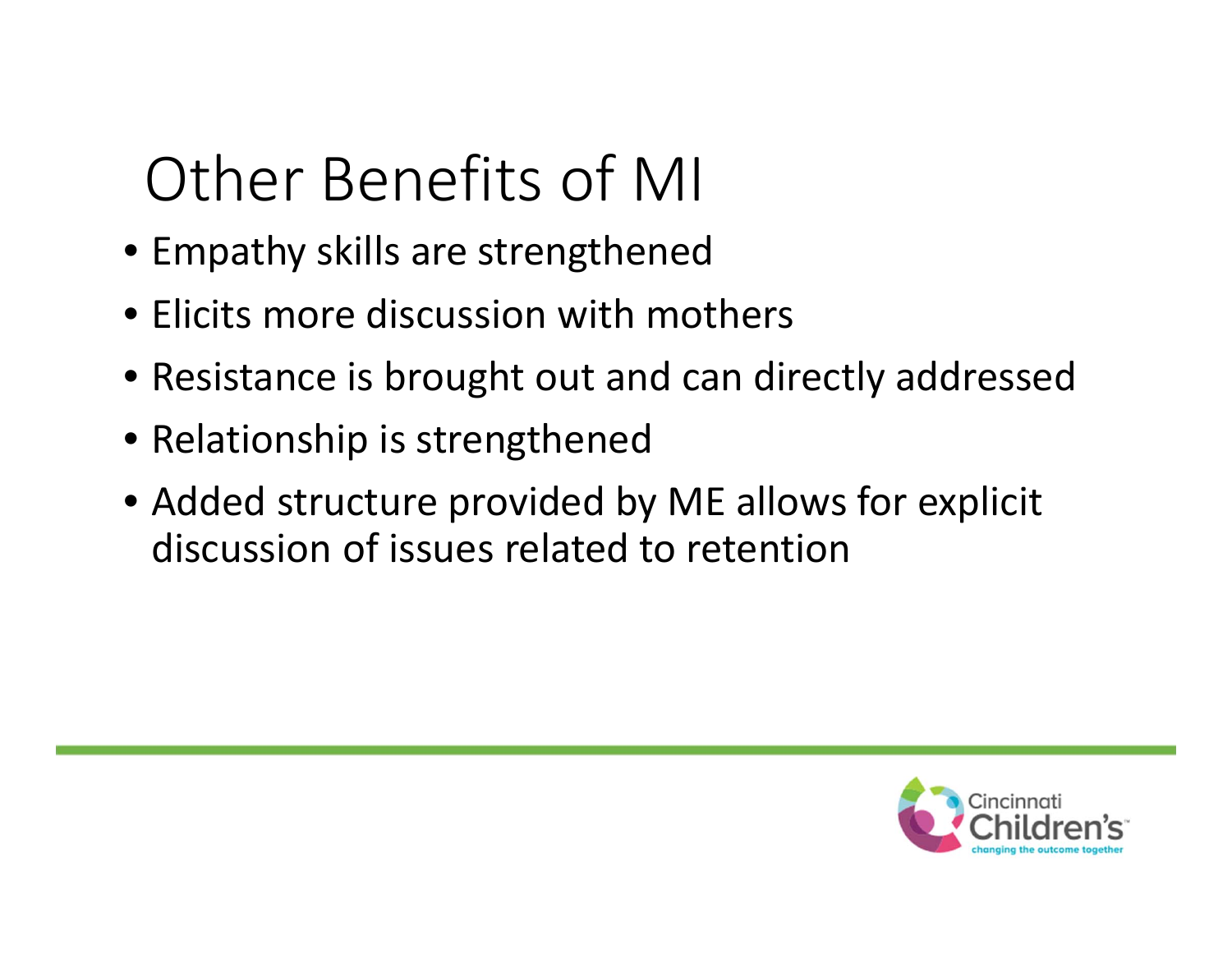## Challenges to Learning MI

- Large amount of training needed to fully master skills
- Need to overcome assumptions about what is already known; reflection and listening skills are difficult to master
- Frequent practice needed
- Challenging to develop self‐awareness of skill usage
- Implicit authority role in home visiting that is difficult to minimize

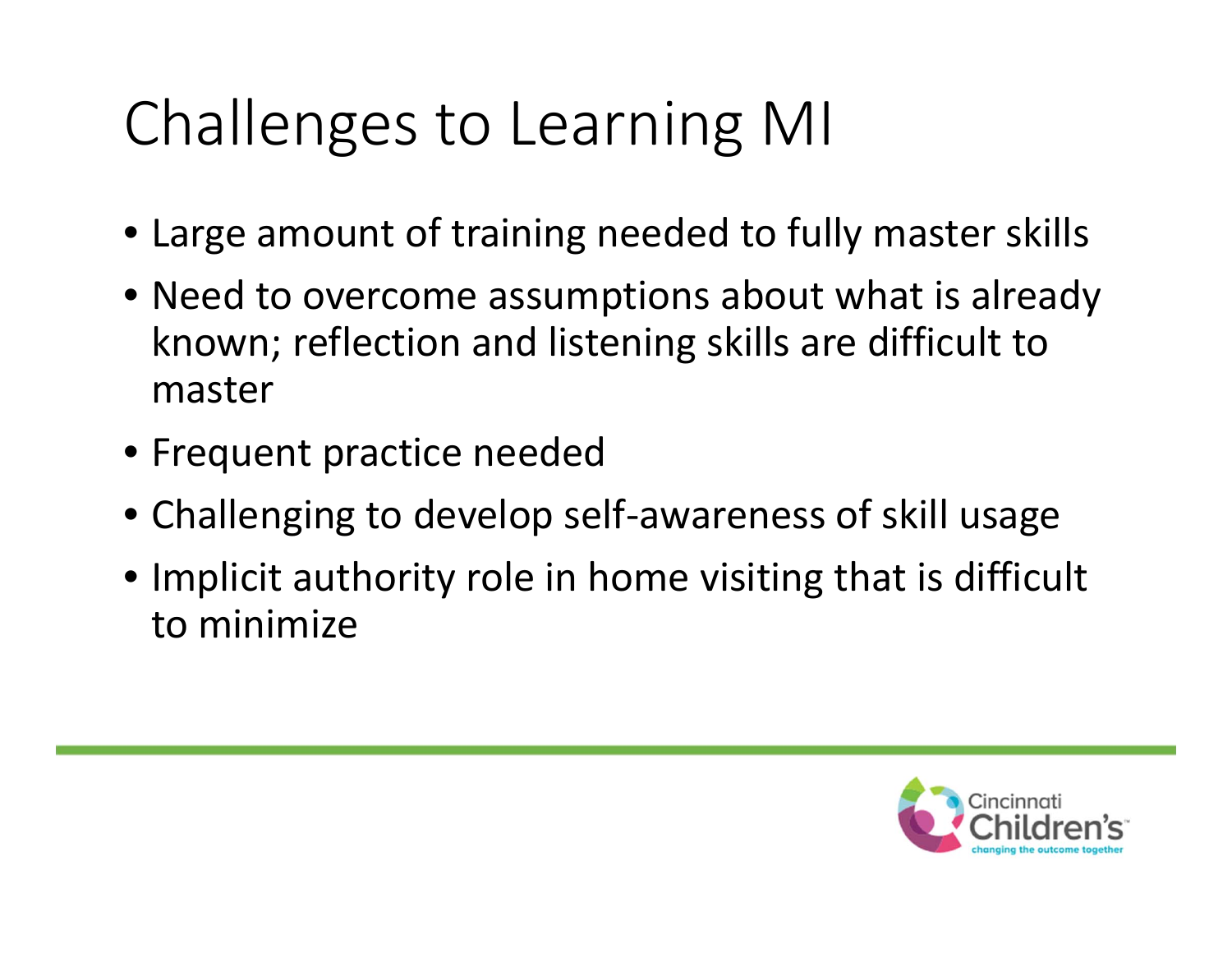## Challenges to Implementing MI

- Distractions problematic for <sup>a</sup> method that relies on unfolding, uninterrupted discussions
- The preventive nature of home visiting makes it difficult to direct mothers toward change and goals
- Urge to step in prematurely is very strong
- Awareness of interaction with mothers, and adjusting strategies in the moment, is <sup>a</sup> difficult skill to consistently apply

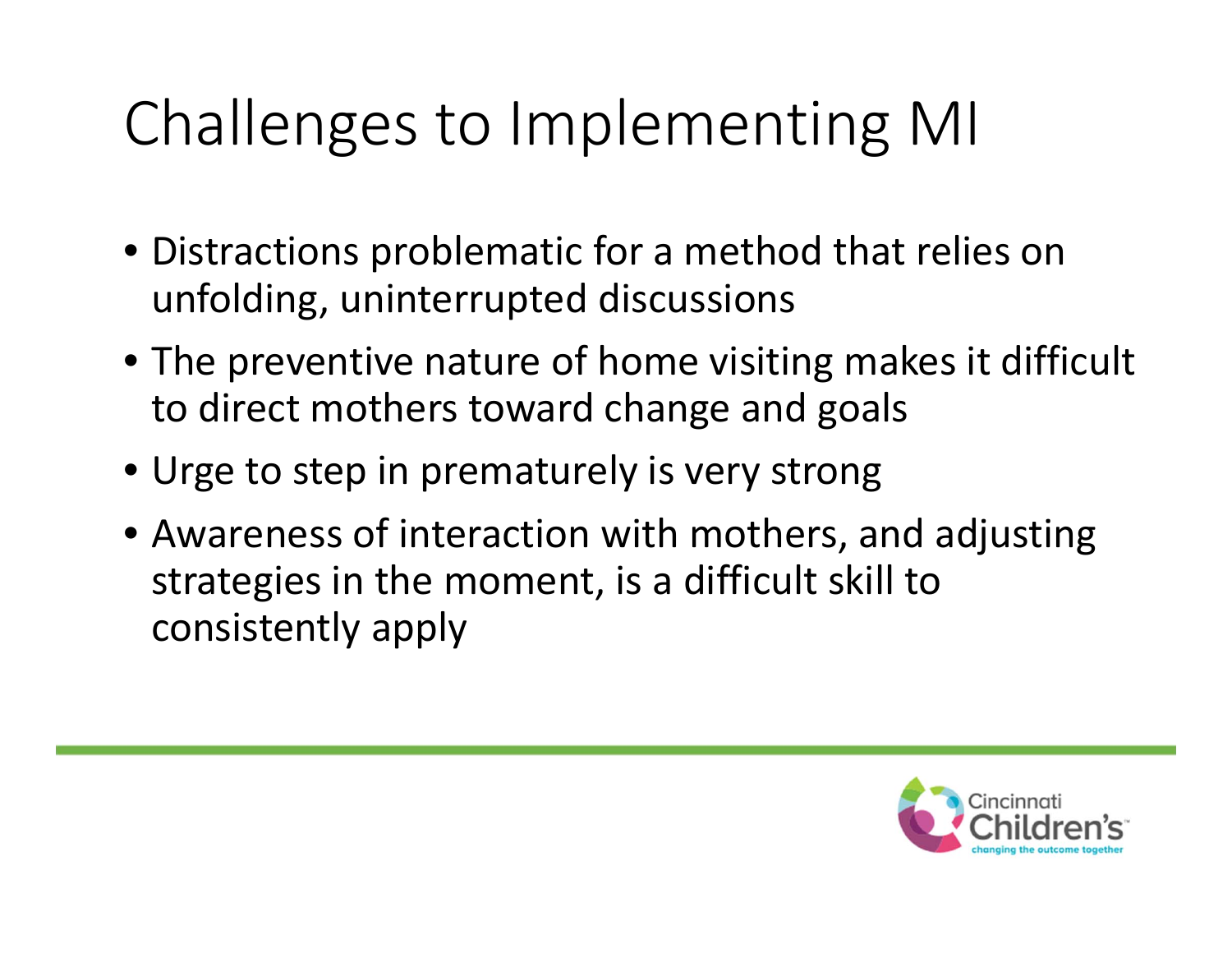## Cautionary Notes and Next Steps

- Need to test interventions before they are widely disseminated.
- MI requires intensive training, booster trainings, close supervision.
- How best to deploy MI in home visiting needs more study—MI may have other and different benefits.
- The goal of ensuring full retention needs to be re‐ examined.